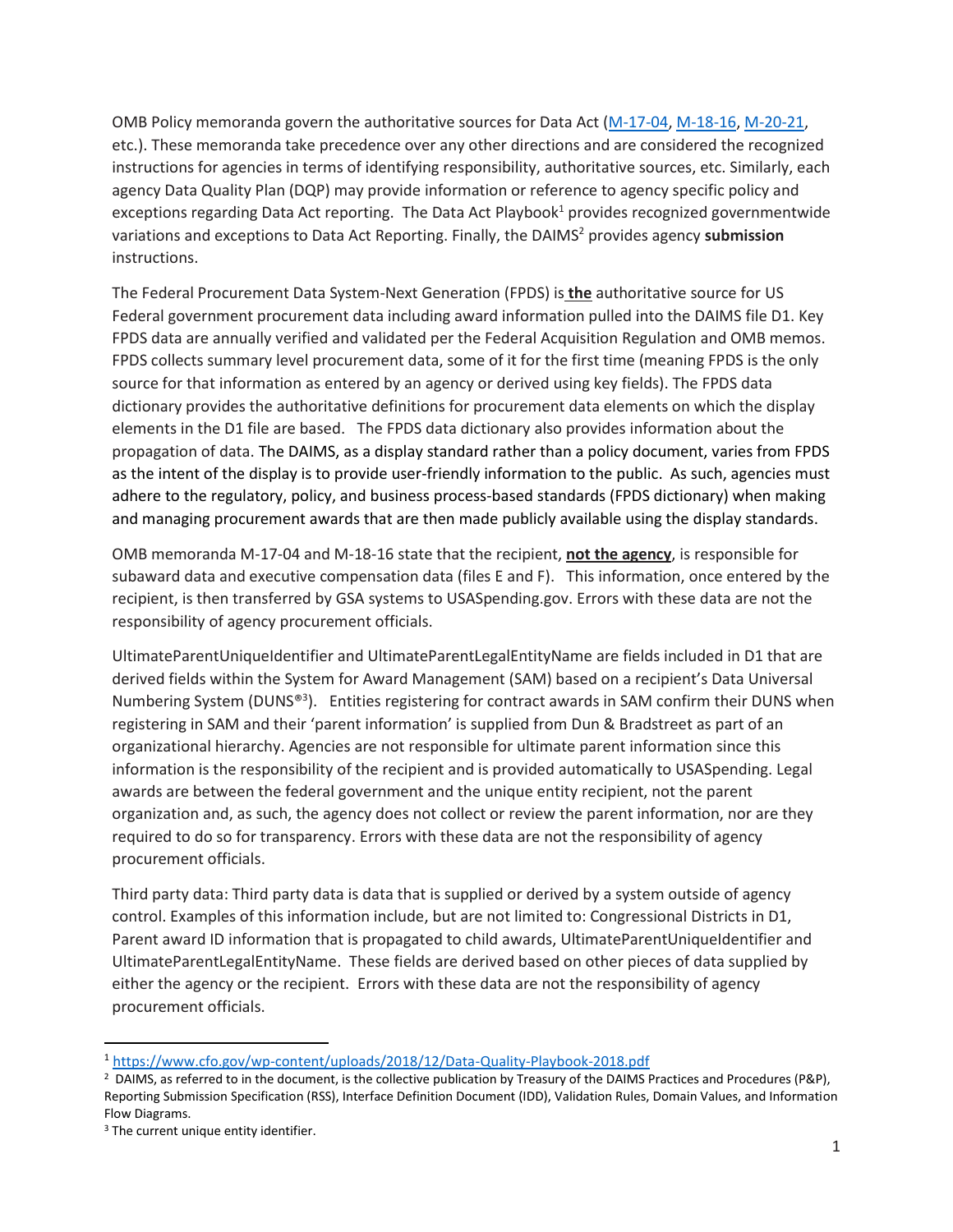Derived data:

There are key data elements that, when populated, trigger other information to automatically be supplied by a shared system outside of the reporting agency. As these elements are the primary key to unlocking information, agencies may, consistent with OMB policy, focus on these data and not the associated data that are then derived using the key. This risk-based, data-centric approach to leverage data at the source is consistent with OMB policy, does not require documentation for derived elements, and increases data quality by eliminating manual data manipulation. Example of these data include but may not be limited to:

- Ultimate parent information is derived based on the DUNS provided from the agency for the recipient (please note regulatory and policy for exceptions to DUNS reporting).
- In FPDS primary place of performance data is systematically derived based on data entered in one field (e.g., zip or zip plus 4), or based on search table results selected by the user.
- Funding Agency and Office IDs\Names: In FPDS entering or searching and selecting a code results in the systematic derivation of the name from a location that contains some agencycontrolled data (hierarchy). Similarly searching on and selecting the name of either of these fields results in the systematic derivation of the code.
- NAICS Code and Names\PSC Code and Names: In FPDS entering or searching and selecting a code results in the systematic derivation of the name. Similarly searching on and selecting the name of either of these fields results in the systematic derivation of the code.
- DUNS ID which, when entered in FPDS on the initial award, results in derivation/prepopulation of legal entity name, address, city, state, zip code, congressional district and ultimate parent information.

Agency responsibilities regarding legal entity name and address data are to ensure that a recipient is registered in SAM at the time of initial award, unless a FAR or other policy exception applies, and to ensure the correct DUNS is in FPDS. Recipient parent information, recipient executive compensation and subaward information are the responsibility of the recipient rather than the agency. For subawards, this information may be prepopulated using the DUNS if the subcontractor happens to also be registered in SAM, if not, the prime is responsible for correct reporting of the data per contract terms and conditions.

Legal entity name and address: For FPDS and therefore D1, the legal entity information is established at the time of the original base award<sup>4</sup>. Once a contract is established with a legal entity any changes to the entity name and/or address have to be done via a contract modification if such an action is determined as appropriate by both parties. An entity that updates their SAM name or address information does not necessarily mean that a corresponding modification to each and every contract with the federal government is necessary.

Contracting Officers and the legal entity determine, on a case by case basis, if a modification is needed. Differences between a legal entity's name or address information in SAM and what is in D1 may result from timing differences, a determination that no modification is needed, or other appropriately exercised flexibilities. The primary key for data quality is having the correct DUNS on documentation.

 $\overline{a}$ 

 $4$  Also known as modification = 0.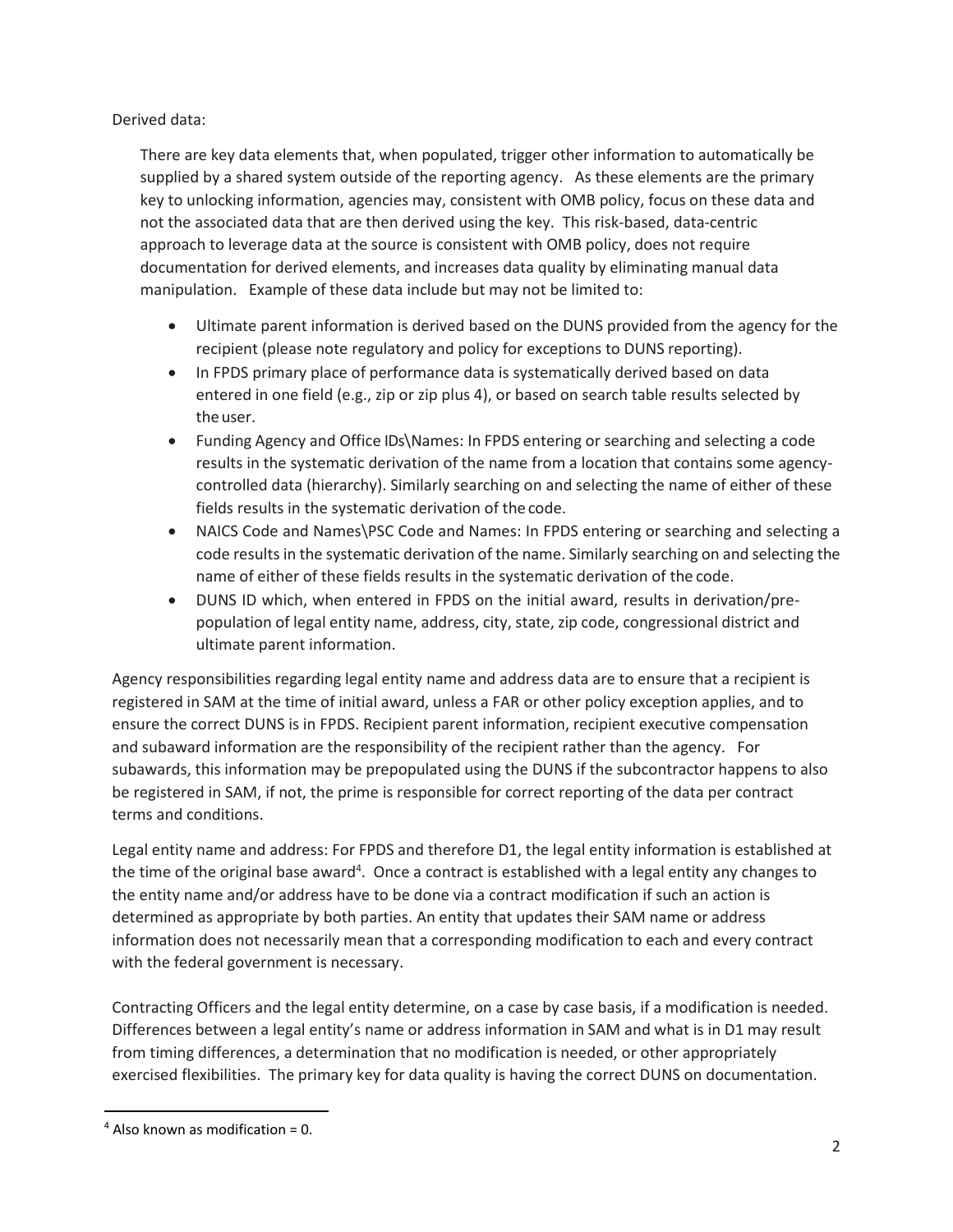Similarly, a contract document may have the legal entity's mailing address instead of the physical address for a variety of reasons, including security or safety considerations and the key is that the DUNS must match.

CurrentTotalValue of Award and PotentialTotalValueof Award: These two fields are used by USASpending to populate a summary public display for the quarterly DATA Act reporting. They represent the values at the time the quarterly data are published. These two fields are FPDS system generated fields that keep a running total from a contract's inception to the most recent modification of a contracts base and exercised and base and all options totals. There is no policy, guidance, or business need for agencies to manage or match these system-generated fields designed only for public purposes. These totals are not frozen on a modification basis (i.e., on a contract with 7 modifications as of Q3, a review of these two fields using a modification in Q1 will show the totals as of modification 7 in Q3). Because these are system generated fields, these two fields are intentionally not displayed on USASpending transaction detail history because they are summary level fields.

Award Description: The procurement award description field on the initial award is a brief description of the purpose of the contract award. For procurement, this field is not limited to only this brief description. The field may also contain other information necessary for business purposes, for example, part numbers, other award information, acronyms, and abbreviations. For procurement, the modification description of award may repeat the purpose of the initial award or it may only describe the purpose of the modification, either is acceptable.

Place of Performance: For procurement, the primary place of performance definition can be found at FPDS.gov. Per FAR 15.209 and other related FAR parts not all contract documents are required to specify the place of performance so FPDS is the authoritative source to identify which actions may or may not have such information included in the quarterly display standards in the DAIMS.

Propagation of data: Propagation of data is often action-dependent, meaning that propagation is based on the type of contracting action being recorded. As a primary example, for procurement, indefinite delivery vehicles (IDVs) serve as the base contract instrument from which delivery\task orders, FAR part 8 blanket purchase agreements (BPA), and BPA calls are issued. This means that certain pieces of information are propagated from the IDVs to these awards such as legal entity identifier, name, address, NAICS. This propagation follows contract regulation and policy. Reviews of these fields should be sourced back to the IDV since that is the recognized legal instrument. Propagation information is located in the FPDS data dictionary.

Cross-File Warnings Reporting Threshold (Broker Validations C11, C8, and/or C23). 48 CFR (the FAR) does not require agencies to report contract actions below the micro-purchase threshold (MPT). The broker currently compares File C with File D1 and as a result, may generate warnings (C11 and C23) when a PIID under the MPT or FFATA threshold is found in File C and there is no corresponding PIID in File D1. Firm fixed price contract actions that meet the simplified acquisition threshold and are not complex can have funds deobligated after the final invoice payment without requiring a contract modification. In these cases, the explainable difference is between the File C entry for a deobligation without a corresponding File D1 record in the period of the deobligation, triggering a warning (C11 and C23) that does not require agency action.

Deviations from award amounts due to discounts, penalties, interest, or other financial adjustments as outlined in agency plans but are not required to be reported in FPDS and therefore will not show up in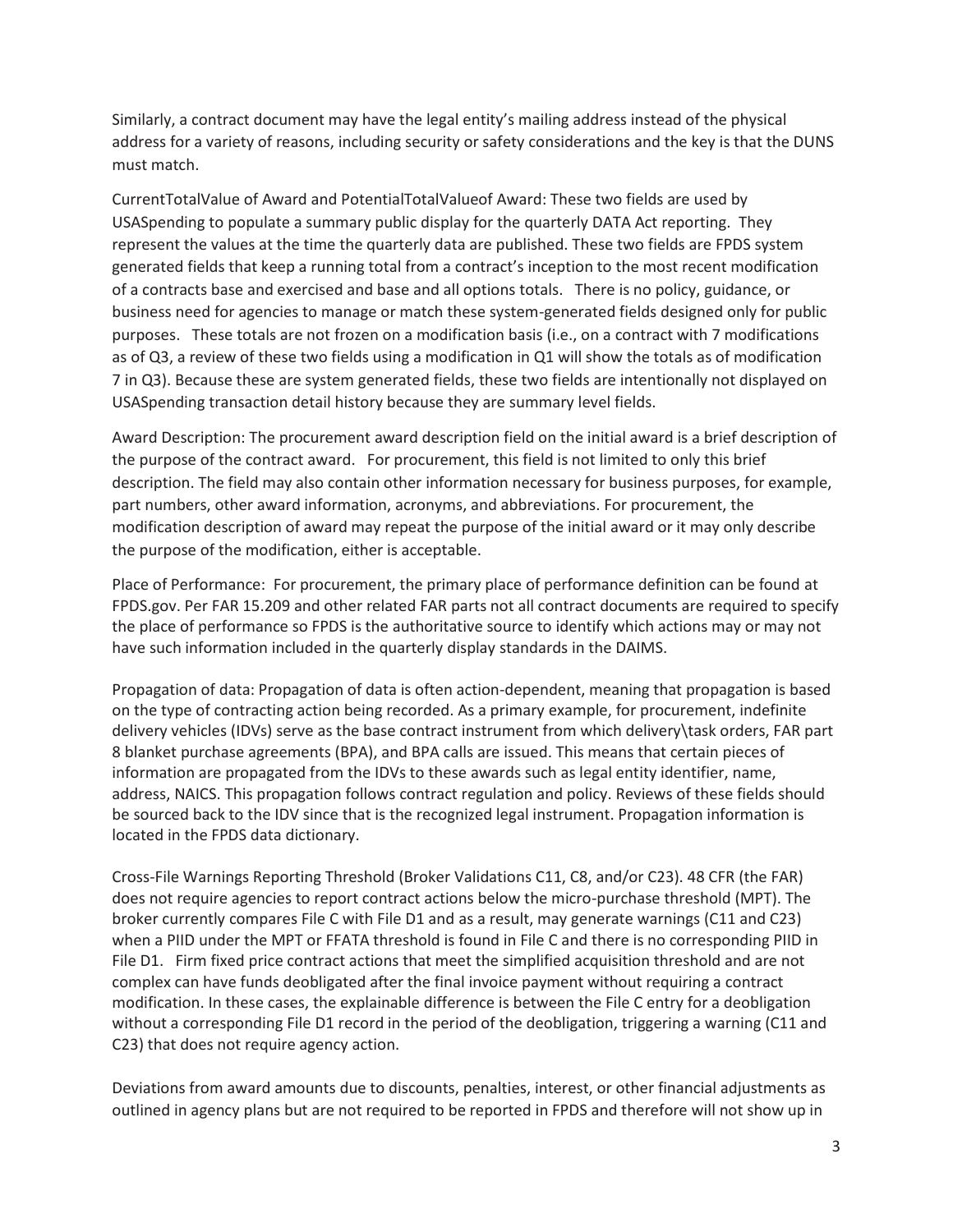File D1. The inclusion of financial adjustments, discounts, penalties, or interest in File C will prompt warnings because there will no corresponding transactions included in FPDS. These legitimate differences will not be resolved in future reporting cycles and no policy requires agency action.

Procurement: Post Date and Award Date Differences (Broker Validations C11, C12, and/or C23). The nature of the implementation of DATA Act reporting introduces timing differences in reporting across files, and these differences may not require further explanation or documentation or any agency action. If documentation is required, it should be done in accordance with policy or internal controls. Financial obligations are recorded in the financial system upon receipt. The FAR requires reporting of contract obligations within certain timeframes (3-30 days depending on FAR flexibilities). A contract could be in awarded Q2 and reported to FPDS to meet FAR requirements, yet the nature of the financial reporting is such that the financial obligations are recorded in Q3. Likewise, a contract for an urgent and compelling need could be awarded and recorded in the financial system before it is required to be recorded in FPDS, crossing DATA Act reporting quarters. As the broker matching occurs within a single quarter, the explainable difference will generate a warning (C11, C12, and C23) in the current reporting period.

When a TAS is canceling, the outstanding unpaid obligations are closed out in the financial system in the current reporting period (in accordance with A-11), triggering a reportable File C record. If the deobligation is for canceling funds on a contract, there will be no corresponding contract action in FPDS (and therefore File D1) until the FAR administrative closeout procedures (in another reporting period), including any audits or litigation, have been completed. As the broker matching occurs within a single quarter, the explainable difference will generate a warning (C11, C12, and C23) in the current reporting period.

Award ID Referential Integrity (Broker Validations C11, C12, and/or C23). To reduce administrative burden and expedite mission delivery, the FAR provides agencies with the flexibility to do "express reporting" (FAR 4.606). Such reporting will result in one contract action record in FPDS but multiple financial obligations in the financial system (for example, purchase of prosthetics). This explainable difference will generate warnings (C11, C12, and/or C23) as a result of this flexibility.

## Contract Policy Clarifications

The following are several examples where clarity on procurement policy can provide an explanation for perceived data quality issues and agencies (per OMB A-123) may not identify these areas as risk areas needing attention. The following policy context is provided for these observations to provide information on the policy, process, and technology solutions that help explain these perceived issues.

Contractor information collected in FPDS is based on the contract file at time of award, which uses the contractor's unique entity identifier and associated information at the time of the contract award. Such information, along with other statutorily required registration data, may change over time. Such changes will be reflected in the contract record if appropriate modifications are warranted. As FPDS is the authoritative data source for US Federal procurement awards and is the foundation of public transparency, both for the daily refresh of procurement awards on USASpending.gov and the quarterly DATA Act display, for which there are variations due to timing. . As a result of timing and policy (for example, name changes but a modification not required), any comparison of contract award information on either the daily display or quarterly display may not align 100% to the contractor information in the System for Award Management, the official contract file, or the agency contract writing system until appropriate actions, if any are necessary, are taken and flow through all sources.